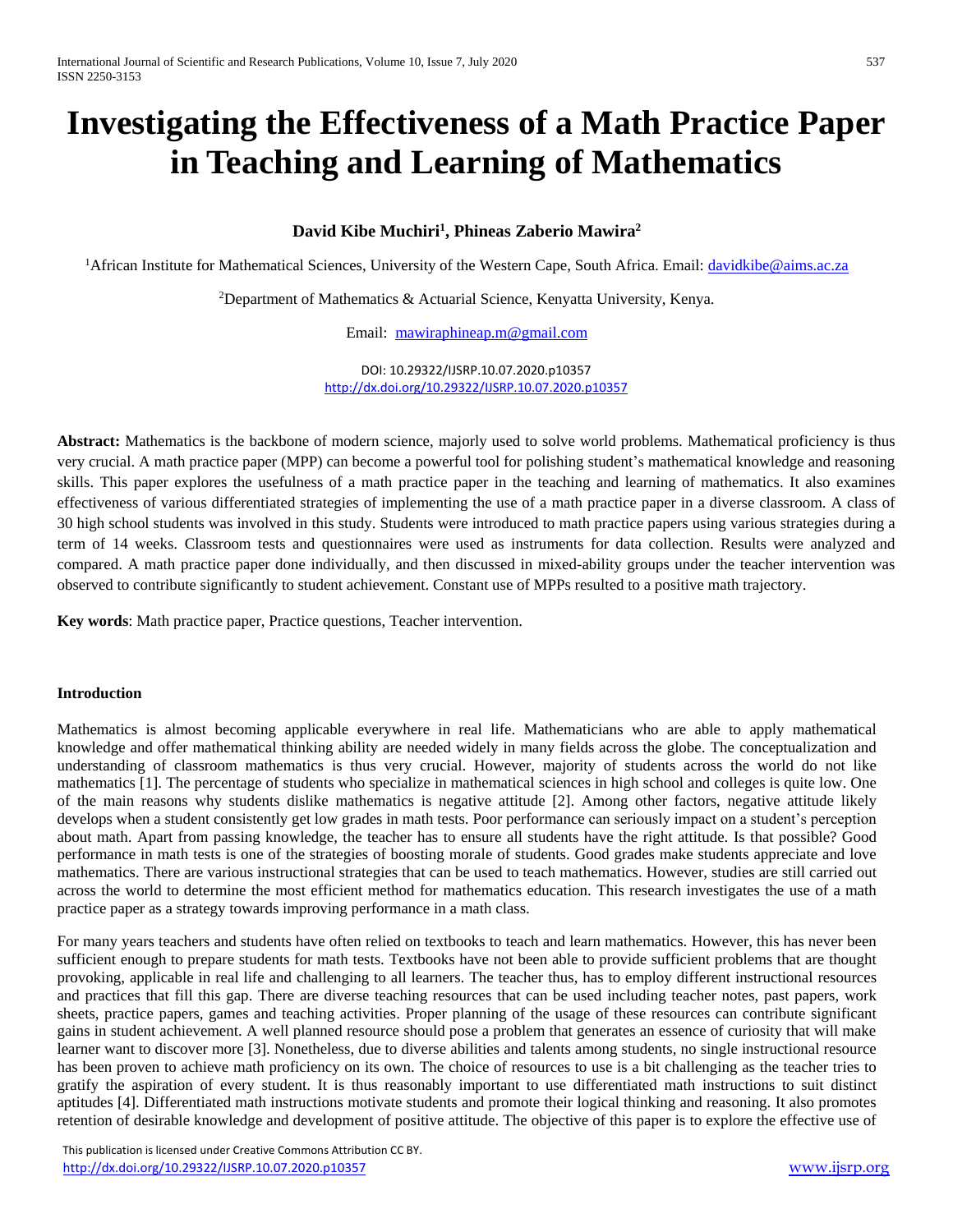International Journal of Scientific and Research Publications, Volume 10, Issue 7, July 2020 538 ISSN 2250-3153

a math practice paper as a differentiated teaching resource. Math practice paper can be done individually or collectively in groups, with or without teacher intervention. There is a vast literature about group work, for instance [5] proposed the effective use of mixed-ability groups in maximizing collaboration and promoting positive interrelationship as students share ideas. Math practice paper can also be combined with other teaching resources and strategies to achieve desirable objectives.

# **Math Practice Paper (MPP)**

A math practice paper is a paper consisting of well organized questions and answers that are applicable in real life. Questions in the practice paper are crafted in a systematic way, to start from simple to complex and made interesting and challenging to learners. Practice questions are mainly topical and exhaustive enough to cover all relevant concepts. This paper is supposedly prepared by the teacher to cover concepts already taught in class. Apart from revision, the main objective of a math practice paper is to boost conceptual understanding of mathematics and enhance accuracy and speed. Some of the characteristics and importance of an effective math practice paper are outlined below.

## **Characteristic of a good Math Practice Paper.**

Effectiveness of a practice paper depends on its quality. A good practice paper should be:

- $\bullet$  Interesting to make learner want to reply.
- Relevant and applicable in real life.
- Systematically organized to start from simple to complex.
- Clear and understandable, with no vagueness.
- Able to generate the spirit of curiosity and wanting to discover more.
- Able to provoke learner's reasoning and thinking.
- Able to suit learners' ability and academic level of education.

## **Importance of a Math Practice Paper**

A math practice paper can have many key implications depending on its quality and usage. The following are some of its importance.

- A math practice paper consists of questions from concepts already taught in class. Working out these questions enhances content mastery. It gives learners an opportunity to demonstrate their understanding of contents.
- A math practice paper enables learners identify concepts/topics they have not mastered well and this persuade them to pay more attention on those areas they experience difficulties. Also, the teacher gets a chance to gather feedback about topics that have been successfully learnt and those that need to be reviewed.
- Practice papers give learners an opportunity to revisit and practice arithmetic procedures taught in class. This stimulates revision hence promoting retention of prior knowledge.
- Practice questions stimulate students' thinking and reasoning which develops their interest towards mathematics.
- A math practice paper encourages constant use of mathematical tools such as calculators, mathematical sets and mathematical tables. This makes students intensify on their accuracy, skills and speed, which help in reducing anxiety and phobia in math exams.
- Regular use of MPPs familiarizes learners with assessment standards for mathematics, which makes them appreciate, accept and believe that exams are fair.
- Constant exposure to practice papers leads to a positive trajectory in mathematics. This inculcates a desirable attitude towards mathematics.

#### **Role of the Teacher**

Effective teaching is not just determined by the quality of a resource but by the teacher success in using the resource. Thus, the following are the vital roles of the teacher intervention in the usage of MPP. Amid other responsibilities, teachers should;

- Plan and prepare relevant practice questions in advance.
- Set interesting and thought provoking questions that are applicable in real life.
- **Prepare questions that suit the ability levels of learners.**
- Set questions that create the desire to know more.
- Set questions in a way that will make learner want to reply.
- Ensure practice papers are availed to learners on time.
- Ensure all students attempt questions.
- Guide students where necessary.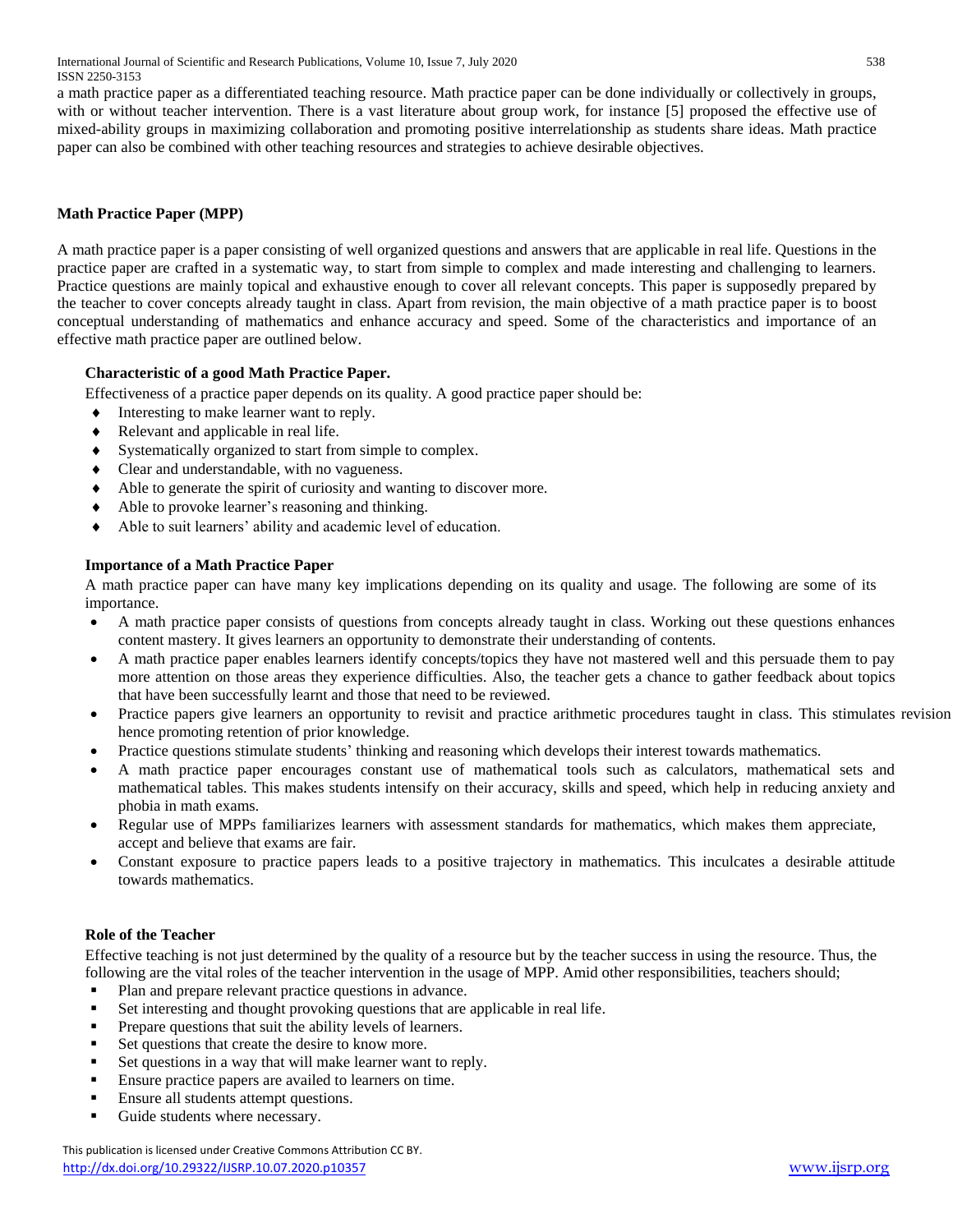International Journal of Scientific and Research Publications, Volume 10, Issue 7, July 2020 539 ISSN 2250-3153

Revisit areas that look difficult to learners.

#### **Methodology**

This research was carried out in one of the secondary schools in Kenya for duration of 14 weeks. A class of 30 students was involved. All students were female of average age 15 years. The academic level of students was above average. According to the culture of the school, a continuous assessment test is done fortnightly to assess student progress in mathematics. A test is done after every two weeks. In addition to the test, this study introduced weekly math practice papers that would help students prepare for the test. A math practice paper comprised of at least 20 questions with answers provided. These questions were sourced from concepts already covered by the teacher in class. Practice questions were made interesting and crafted well to start with simple to complex questions. Math practice papers were provided at least a week before the test. The following three strategies of administering practice papers were considered and feedback collected and compared. Every strategy was investigated within four weeks. Two tests were done within the four weeks and the average of the two recorded for analysis to determine the impacts of math practice papers on student achievement. Best performing and most improved students were rewarded. This research was carried out whilst students were studying topics on indices, logarithm and equations of a straight line, which are normally challenging and difficult to students. The teacher played a vital role of facilitating and ensuring an effective running of this study.

a) MPP without teacher intervention

In this strategy, math practice papers were introduced to students to help them revise for the tests. Students were left to workout practices questions on their own and mark for themselves. There was no teacher involvement apart from normal teaching in class. One of the merits of this strategy is that it promotes intrinsic motivation, self drive, self confidence and independence among learners. High achievers can take advantage of this strategy to prepare adequately to outshine others. However, some students when not monitored may end up doing nothing about the paper. Moreover, the strategy can disadvantage less-able learners when left to work on their own.

b) MPP with teacher intervention

In this strategy, a math practice paper was provided to students to work out the problems and the teacher got involved in supervision and monitoring the progress. Students were instructed to attempt all the questions on their own. The teacher intervened to guide students on the most challenging questions. The main role of the teacher here, was to ensure all students attempted all the questions in MPP. With the teacher involvement, students get a chance to consult and confirm their workings. This inculcates confidence to students. In addition, every learner gets involved as the teacher monitors their progress. This is a plus to the overall mean score. The teacher on the other hand, gets an opportunity to find out challenging areas that may need review.

c) MPP in group work with teacher intervention

Here, students were provided with MPP and instructed to attempt all the questions individually under the supervision of the teacher. They were then placed in mixed-ability groups of four to collaborate, share ideas and assist each other in solving the difficult problems. The teacher got an opportunity to observe group discussions and guide where necessary. The teacher ensured all the questions were thoroughly done. Students got an opportunity to collaborate, share ideas and validate their work. Though time consuming, group discussions promote maximum participation and improve learning experiences [5].

At the final stage of the study, a questionnaire was administered to find out students' response about effectiveness of math practice papers. It was given to all 30 students, who agreed to participate voluntarily in this survey. The questionnaire was composed of five questions. Aspects of assessment were categorized as; strongly agree, agree, disagree and strongly disagree.

#### **Result and Discussion**

In this section, the effects of math practice papers on student achievement are analyzed and discussed. Figure 1 shows mean scores of tests done on various strategies of implementing MPPs. The least mean score was recorded when math practice papers were not yet introduced. This is due to the fact that students did not have enough materials to use for revision. Most likely students relied only on textbooks and classroom notes for revision which are not sufficient. On introduction of MPPs, the mean score rose significantly by a margin of 7.27. This clearly depicts that math practice papers had a positive impact on student performance. Math practice papers gave students an opportunity to attempt and familiarize themselves with questions and the way they are set in an exam. However, not all students performed well when left to attempt questions on their own without teacher intervention. This is clearly seen in figure 1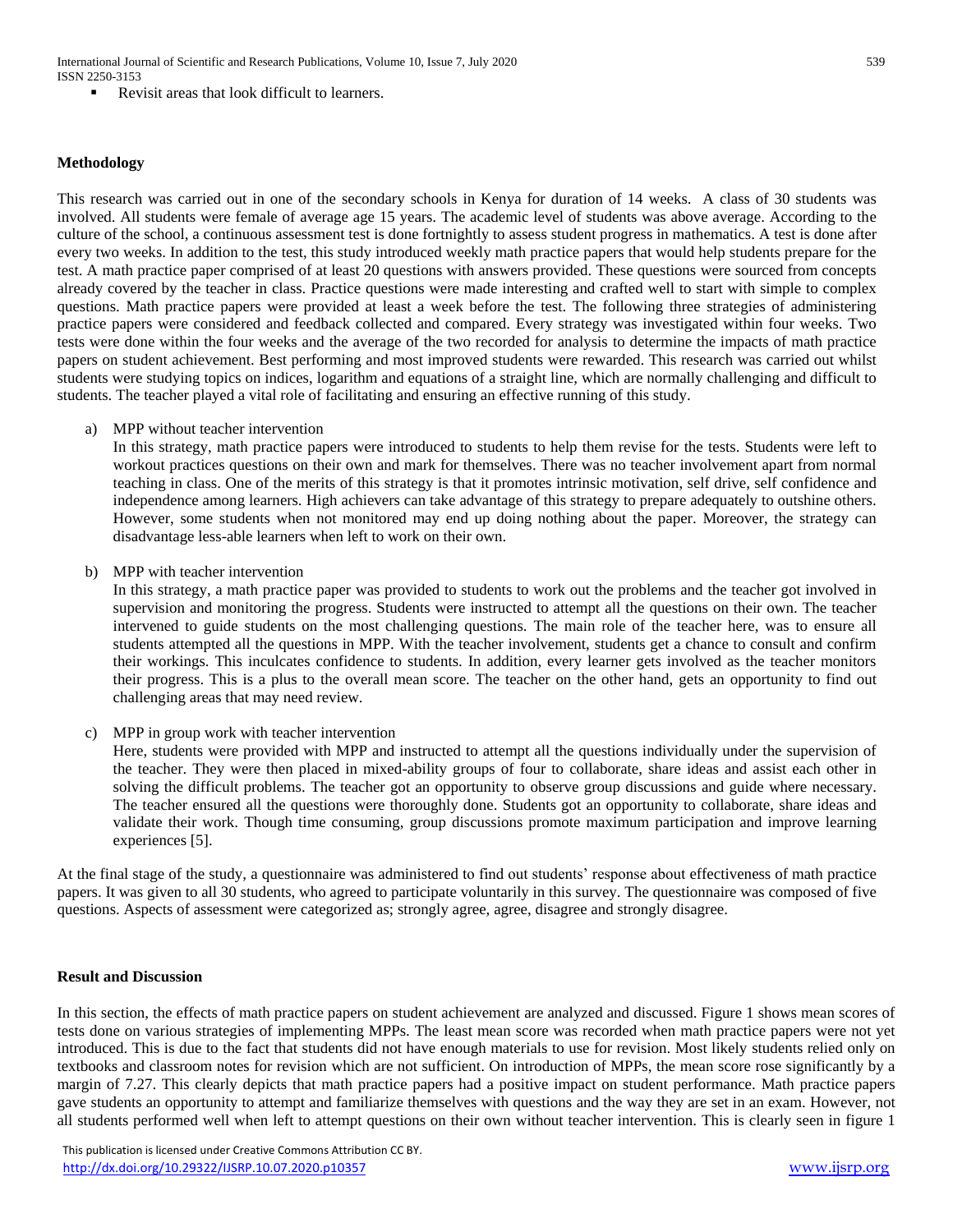and 2. This is due to the fact that lack of follow up by the teacher makes some student relax and perhaps opt not to attempt questions. This can bring the mean score down.



Figure 1: Mean scores of various strategies of implementing MPP.

When the teacher was involved, student performance rose to 54.67 as seen below. Apart from guiding where necessary, the teacher ensured all students attempted all the questions in the paper. This gave a positive result which shows that teachers play a big role when it comes to implementation of math practice papers. Math practice paper done in groups with teacher intervention gave the best score of 57.60. Students were instructed to attempt all questions individually after which they were placed in mixed-ability groups for discussion. Students had an opportunity to shear ideas, assist each other as well as validate their answers. This accelerated the average performance of students. As seen in Figure 2, majority of the students in this strategy scored between 60-79 marks. The teacher played the role of facilitating and guiding where necessary. The teacher factor is clearly evident on student performance.



Figure 2: Scores achieved by students in various strategies of implementing MPPs.

Figure 3 and 4, below show the responses of a survey filled in by all students. From Figure 3, it is clearly seen that MPPs are more effective when done in groups with teacher intervention. This matches the result of the tests. We can thus conclude that the result of the survey is in good agreement with the result of the tests.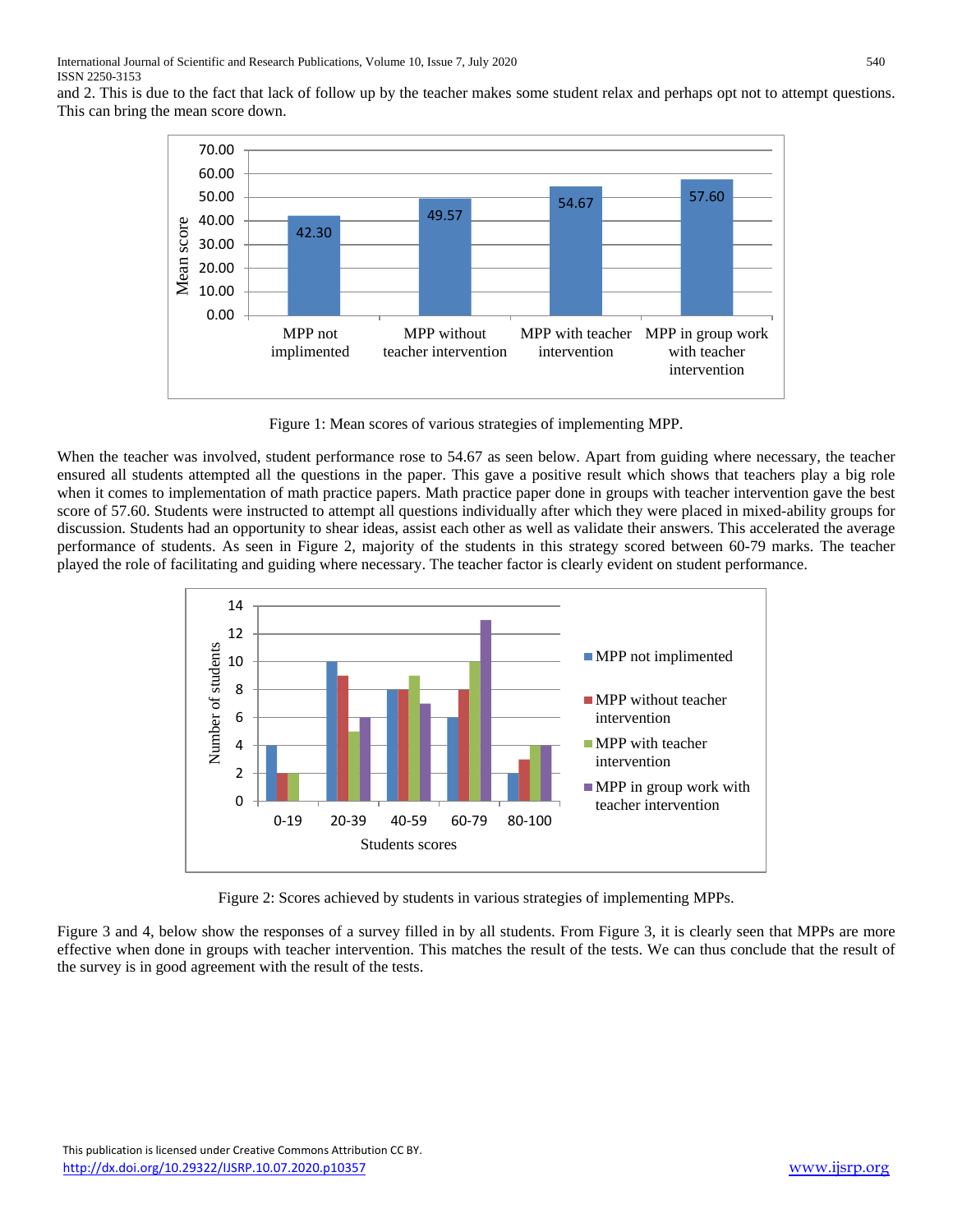

Figure 3: Students responses to Q1 of the questionnaire.

Majority of students preferred working out practice questions in groups under teacher intervention. Mixed-ability groups make learners benefit maximally through collaboration and exchange of ideas. Students get an opportunity to showcase their expertise as others get a chance to validate their solutions.



Figure 4: Students responses to Q2-Q5 of the questionnaire.

From the responses in Figure 4, it is deduced that introduction of math practice papers was helpful. Students acknowledged that practice papers contributed positively to their academic performance. Majority of the students gave positive responses to all the questions. This evidently shows that, constant exposure of MPPs instills a desirable attitude among learners which eventually leads to a positive math trajectory. A math practice paper, thus, can be used together with other instructional methods to enhance the teaching and learning of mathematics.

# **CONCLUSION**

Mathematics is increasingly becoming the driving engine of careers and innovations across the world. Mathematical proficiency is thus vital in mathematics education. A quality math practice paper and the teacher success in implementing its use, can contribute substantially in student proficiency. Among other importance, a practice paper reinforces learning by promoting retention of prior